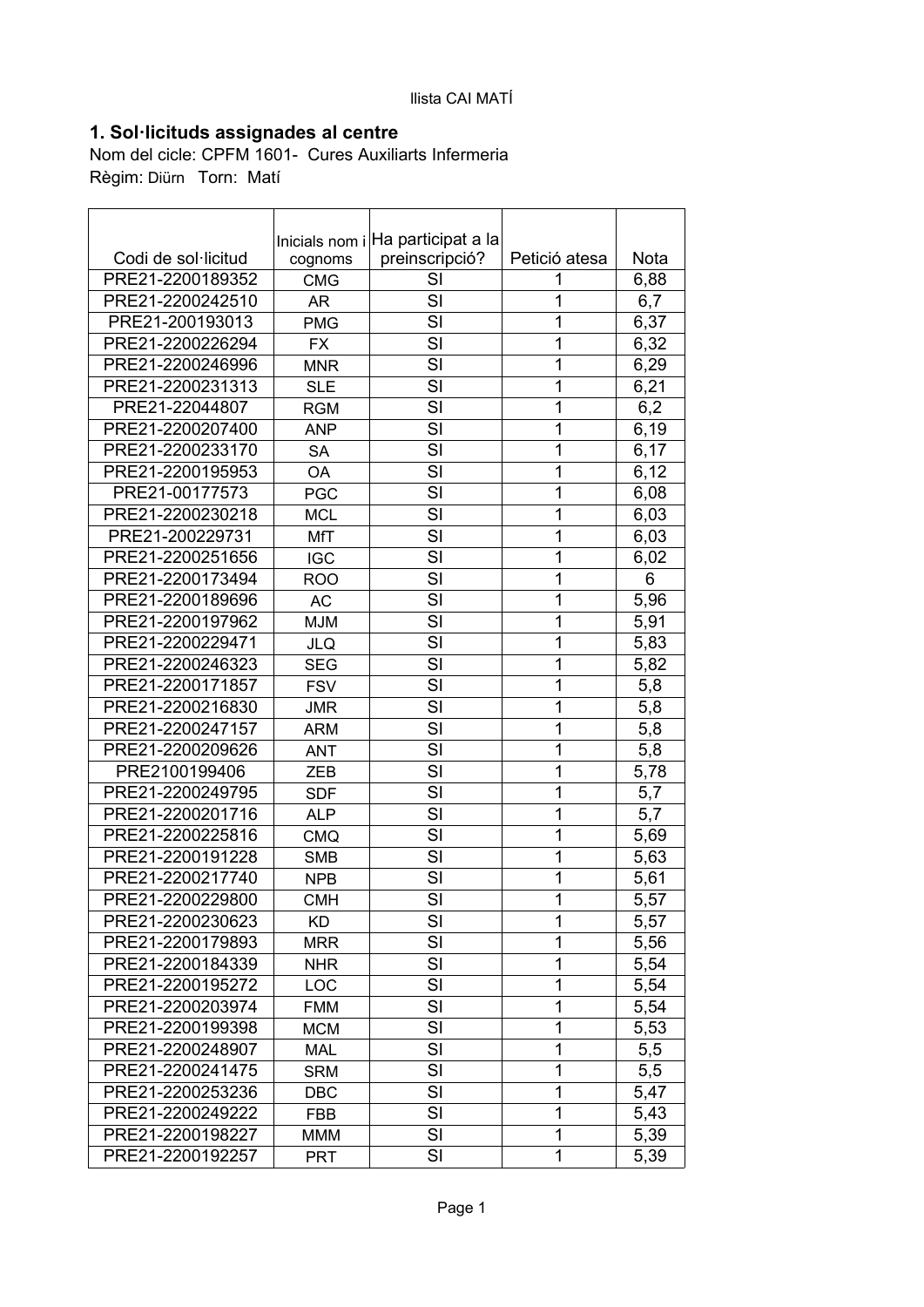| PRE21-2200188890 | <b>DDA</b> | SI        | 1              | 5,36           |
|------------------|------------|-----------|----------------|----------------|
| PRE21-2200207012 | Adl        | SI        | 1              | 5,35           |
| PRE21-2200199213 | <b>YZC</b> | SI        | 1              | 5,3            |
| PRE19-200017221  | MH         | SI        | 1              | 5,27           |
| PRE21-2200173650 | <b>IGV</b> | SI        | 1              | 5,23           |
| PRE21-2200225842 | <b>HEH</b> | SI        | 1              | 5,22           |
| PRE21-2200211116 | SG         | SI        | 1              | 5,21           |
| PRE21-2200227830 | <b>YBB</b> | SI        | 1              | 5,17           |
| PRE21-2200198470 | <b>SBA</b> | SI        | 1              | 5,12           |
| PRE21-2200193359 | <b>RDT</b> | SI        | 1              | 5,1            |
| PRE21-2200226506 | <b>AD</b>  | SI        | 1              | 5,08           |
| PRE21-2200216999 | <b>EBG</b> | SI        | 1              | 5              |
| PRE21-2200246003 | <b>SCR</b> | SI        | 1              | 5              |
| PRE21-2200214960 | <b>GSF</b> | SI        | 1              | 5              |
| PRE21-220018412  | WeM        | SI        | 1              | $\overline{5}$ |
| PRE21-2200166724 | <b>NRJ</b> | SI        | 1              | $\overline{5}$ |
| PRE21-2200199587 | <b>AMG</b> | SI        | 1              | 5              |
| PRE21-2200176806 | <b>MM</b>  | SI        | 1              | 5              |
| PRE21-2200197855 | HBe        | SI        | 1              | 5              |
| PRE21-2200180321 | <b>SEK</b> | SI        | 1              | $\overline{5}$ |
| PRE21-2200228972 | <b>JAS</b> | SI        | 1              | 5              |
| PRE21-200173520  | <b>SPR</b> | SI        | 1              | 5              |
| PRE21-2200175794 | SMm        | SI        | 1              | $\overline{5}$ |
| PRE21-2200216830 | kEk        | SI        | 1              | 5              |
| PRE21-2200252652 | <b>INR</b> | SI        | 1              |                |
| 70M              | <b>CTH</b> | <b>NO</b> | 1              | 7,15           |
| 87M              | <b>FAP</b> | <b>NO</b> | 1              | 7,1            |
| 51M              | <b>CEB</b> | <b>NO</b> | $\overline{1}$ | $\overline{7}$ |
| 16T              | <b>SAF</b> | <b>NO</b> | 1              | 6,88           |
| 62M              | <b>ISP</b> | <b>NO</b> | 1              | 6,5            |
| 75M              | <b>JAO</b> | <b>NO</b> | 1              | 6,27           |
| 27M              | <b>MBH</b> | <b>NO</b> | 1              | 6,11           |
| 20M              | MSL        | <b>NO</b> | 1              | 6              |
| 91M              | <b>LIS</b> | <b>NO</b> | 1              | 5,77           |
| 80M              | <b>HTM</b> | <b>NO</b> | 1              | 5,6            |
| 21M              | <b>MHC</b> | <b>NO</b> | 1              | 5,56           |
| 31M              | <b>OS</b>  | <b>NO</b> | 1              | 5,5            |
| <b>9M</b>        | IR         | <b>NO</b> | 1              | 5,5            |
| 34M              | <b>EKD</b> | <b>NO</b> | 1              | 5,45           |
| 22M              | <b>HBE</b> | <b>NO</b> | 1              | 5,4            |
| 89M              | <b>NMA</b> | <b>NO</b> | 1              | 5,39           |
| 82M              | <b>JGB</b> | <b>NO</b> | 1              | 5,22           |
| 48M              | <b>PGU</b> | <b>NO</b> | 1              | 5              |
| 41M              | IZ         | <b>NO</b> | 1              | 5              |
| 10M              | <b>KZ</b>  | <b>NO</b> | 1              | 5              |
| 52M              | <b>RSC</b> | <b>NO</b> | 1              | 5              |
| 65M              | <b>FBB</b> | <b>NO</b> | 1              | $\overline{5}$ |
| PRE21-2200180556 | <b>MPC</b> | SI        | $\overline{2}$ | 6,5            |
| PRE21-2200200721 | EGL        | SI        | $\overline{2}$ | 5,4            |
|                  |            |           |                |                |

## llista CAI MATÍ